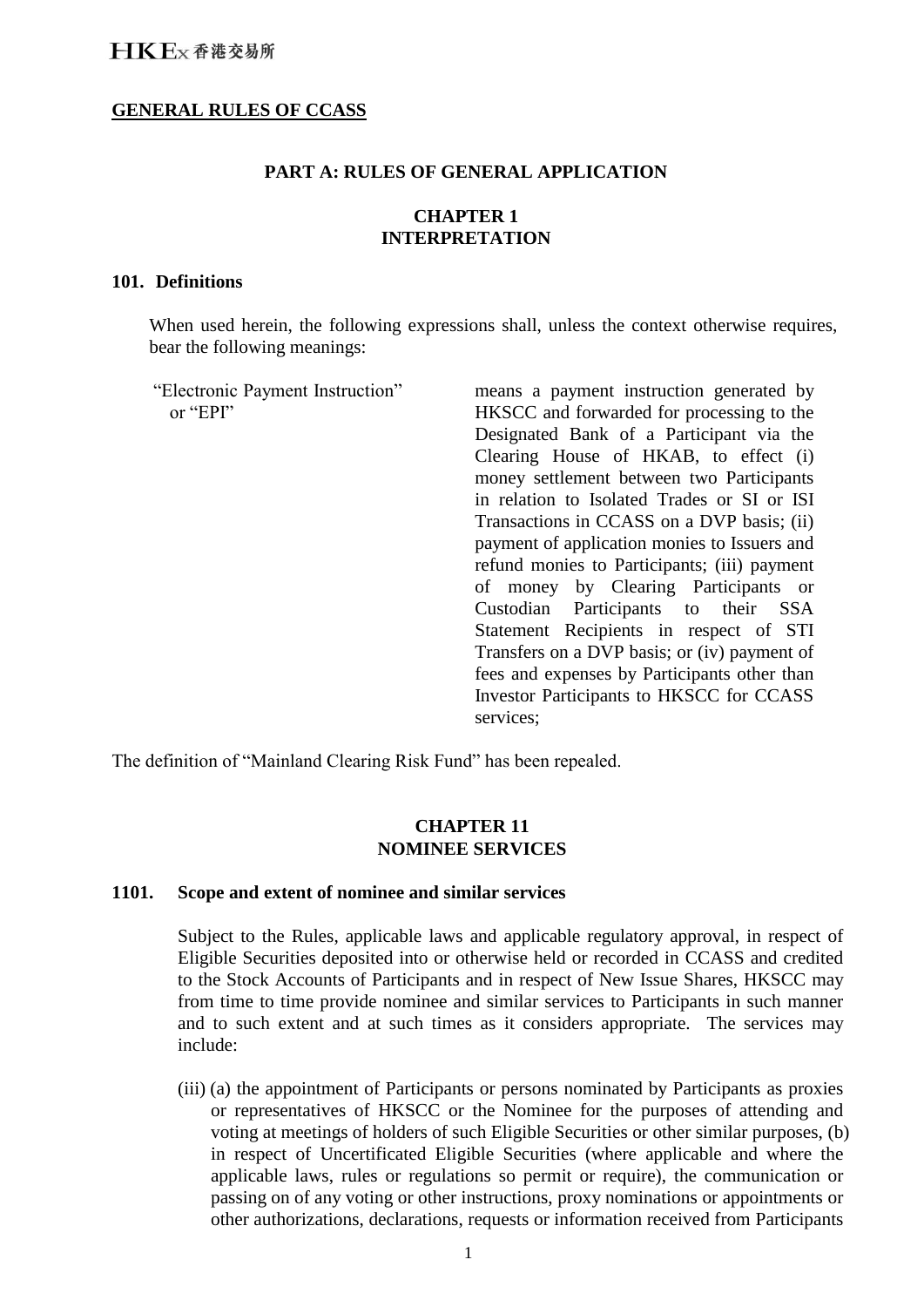to the Overseas Issuer or its authorized agents or representatives including the Issuer's principal or branch share registrar, and (c) in respect of China Connect Securities, where applicable and where the applicable laws, rules or regulations or constitutional documents of the relevant issuer so permit or require, the communication or passing on of any voting or other instructions, proxy nominations or appointments or other authorizations, declarations, requests or information received from Participants to the issuer or its authorized agents or representatives;

### **CHAPTER 20 DISCIPLINARY ACTIONS**

#### **2001. Circumstances subject to disciplinary actions**

Subject to Rule 2013, HKSCC may institute disciplinary proceedings against a Participant in respect of an act of misconduct committed or reasonably believed to have been committed by it. An act of misconduct includes:-

- (xiii) if the Participant is a TSF CCASS Participant, a failure to comply with any TSF Participant Registration Criteria or any other conditions or requirements for its continued registration as a TSF CCASS Participant, or a failure to comply with any provisions of, or any of its obligations under, Chapter 12A of the Rules, Section 12A of the Operational Procedures and other related provisions in the Operational Procedures;
- (xiv) if the Participant is a China Connect Clearing Participant, a failure to comply with any China Connect Clearing Participant Registration Criteria or any other conditions or requirements for its continued registration as a China Connect Clearing Participant, or a failure to comply with any provisions of, or any of its obligations under, Chapter 41 of the Rules, Section 10A of the Operational Procedures and other related provisions in the Rules and Operational Procedures; and
- (xv) if the Participant is a China Connect Clearing House, a failure to comply with any China Connect Clearing House qualification requirements or any other conditions or requirements for its continued registration as a China Connect Clearing House, or a failure to comply with any provisions of, or any of its obligations under Chapter 42 of the Rules and other related provisions in the Rules and Operational Procedures, including those applicable to a Clearing Agency Participant which is a China Connect Clearing House.

#### **CHAPTER 28 DISCLOSURE**

### **2801. Disclosure required by law etc.**

HKSCC shall have authority to disclose the details of any information concerning a Participant and a recipient of copies of Corporate Communications in its possession, any information received from a Participant and any other information in connection with a Participant at any time if so required (i) by any applicable law, decree, rule, regulation or order of any government, regulatory authority, court, tribunal, or other competent authority; (ii) pursuant to any requirement or request of any governmental, regulatory or other competent authority whether within or outside Hong Kong (including, but not limited to, the Commission, HKMA and the Inland Revenue Department of the Hong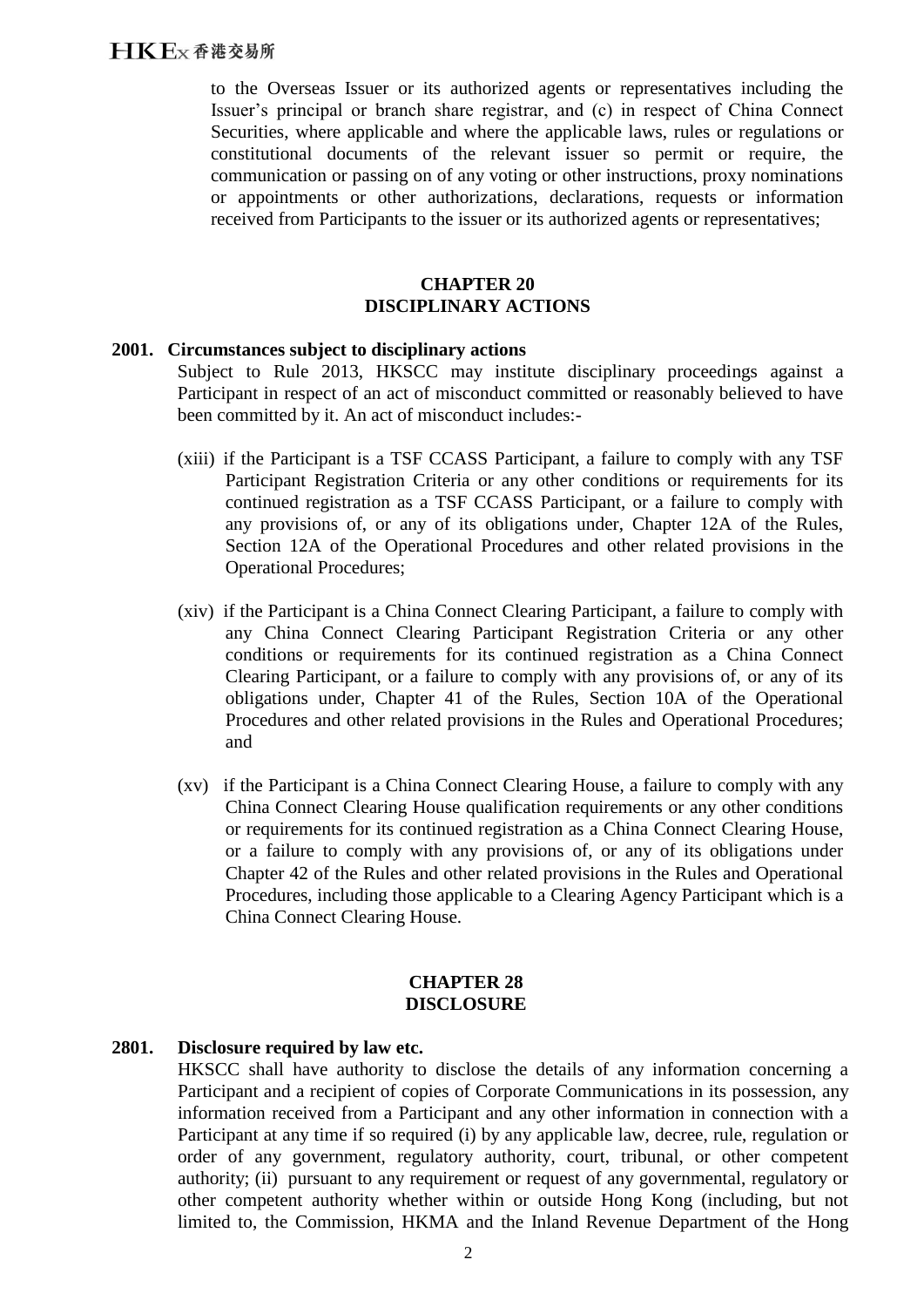# HKEx香港交易所

Kong government); or (iii) by or in accordance with the Tax Information Exchange Framework. Without prejudice to the rights and powers of HKSCC under Rules 2803 to 2805, if required for HKSCC to comply with any local or international regulatory standards applicable to it, HKSCC shall also have authority to disclose on an aggregated and/or anonymised basis any information concerning or in connection with a Participant at any time, including disclosure to specified persons or to the public.

### **CHAPTER 35 LATE DELIVERY OF SECURITIES - CNS SYSTEM**

#### **3501A. Default fee and Buy-in for China Connect Securities**

Subject to the Rules, if a China Connect Clearing Participant fails to deliver China Connect Securities on time by the final Batch-settlement-run of such China Connect Securities on the due date (i.e. T day), then without prejudice to such other rights as HKSCC may have under the Rules, HKSCC reserves the right at any time:

(ii) to execute on behalf of any such Participant on  $T+1$  (or, if it is not practicable to do so on T+1, at any time thereafter) a Buy-in via the relevant Trading Link to purchase such China Connect Securities (up to the quantity required, rounded up to the nearest Board Lot if the quantity required is not in full Board Lots).

Further, each such Participant on whose behalf HKSCC executes a Buy-in shall indemnify HKSCC against all costs, fees, expenses, liabilities, losses and damages of any nature whatsoever suffered or incurred by it directly or indirectly arising out of the execution of such a Buy-in by HKSCC, including the Buy-in of any China Connect Securities in excess of the outstanding quantity due to the rounding up of such quantity to the nearest Board Lot.

### **CHAPTER 41 CHINA CONNECT CLEARING SERVICES**

#### **4103. China Connect Clearing Participants and Eligibility Criteria for Registration**

Only China Connect Clearing Participants may use China Connect Clearing Services relating to the clearing and settlement of China Connect Securities Trades.

To be accepted for registration and to remain registered as a China Connect Clearing Participant, a Participant must:

- (a) be a Direct Clearing Participant or a General Clearing Participant;
- (b) undertake to pay HKSCC such amount of Mainland Settlement Deposit, Mainland Security Deposit, Marks and Collateral as may be specified by HKSCC in accordance with the Operational Procedures; and
- (c) meet all other relevant China Connect Clearing Participant Registration Criteria.